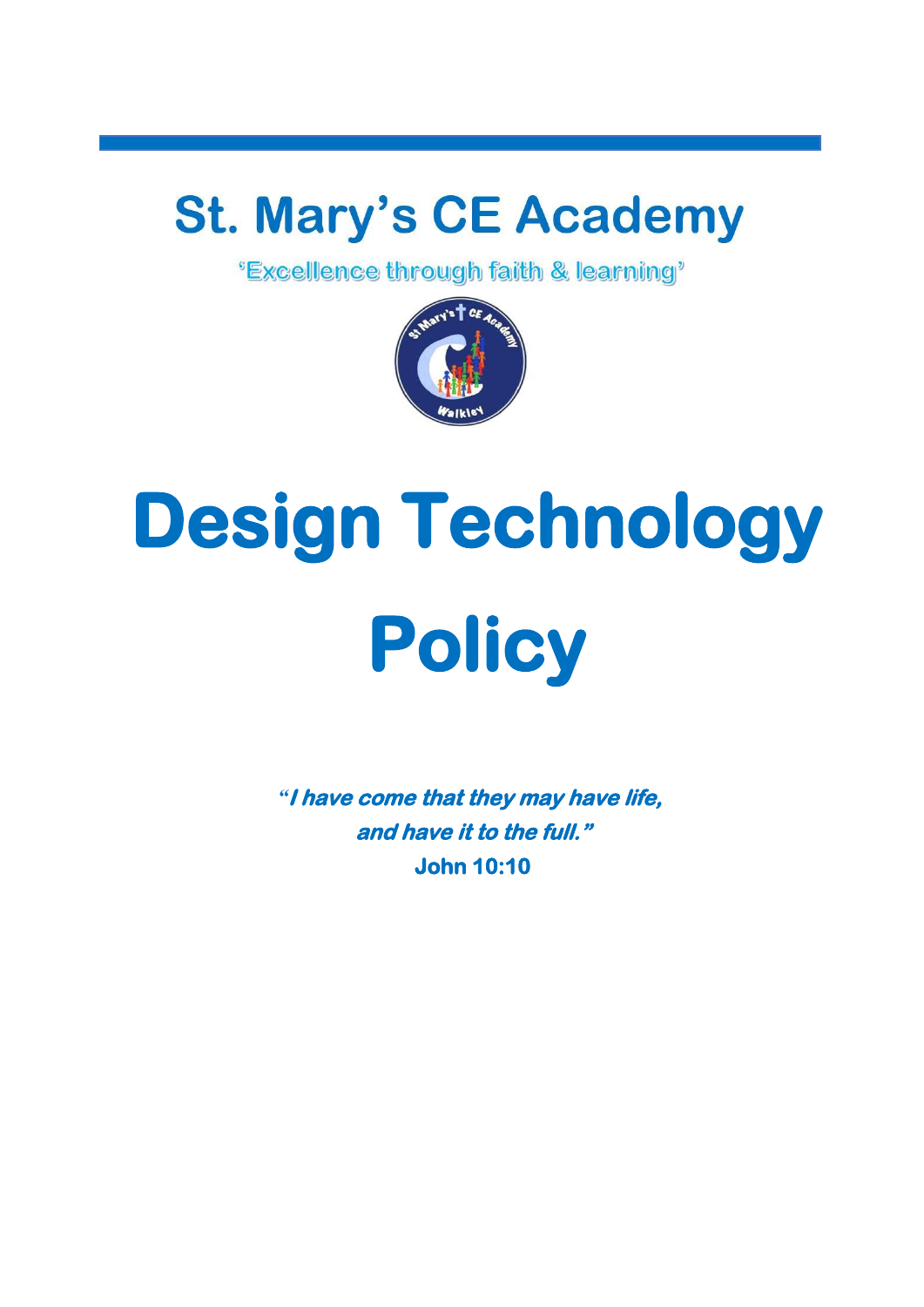### **Design Technology Policy**

#### **1. INTENT**

#### **Our School Vision for Design Technology**

At St Mary's Church of England Academy, we aim to provide a caring environment where every child can thrive and is supported to achieve their unique & amazing potential as a child of God. Our high standards of teaching and personalised learning are set within a broad, balanced and creative curriculum – a curriculum which is intended to prepare our learners to make a positive contribution towards society and enjoy future success.

*D&T in primary schools develops young children's skills and knowledge in design, structures, mechanisms, electrical control and a range of materials, including food. D&T encourages children's creativity and encourages them to think about important issues.*

#### **Our vision in teaching Design Technology are that all children learn to:**

- To develop knowledge and understanding of:
	- materials and components; mechanisms and control systems; structures; existing products, and health and safety.
- To find enjoyment in developing the skills of designing, planning, making, adapting and evaluating products for a particular purpose
- To look for needs, wants and opportunities and respond to them by developing a range of ideas and making products and systems.
- To develop an understanding of technological processes, products and their manufacture, and their contribution to our society.
- To use a range of materials, tools and techniques competently.
- To value and respect their work and the work of others.
- To discuss their work using appropriate vocabulary.
- To nurture creativity and innovation and become creative and autonomous problem solvers, as individuals and as part of a team.
- To reflect on and evaluate present and past design and technology, its uses and effects.
- To promote pupils spiritual, moral, social and cultural development
- Hold a positive self-image and confidence.

#### **We regard DT as an important subject because:**

D&T gives children the opportunity to develop skills, knowledge and understanding of designing and making functional products. We feel it is vital to nurture creativity and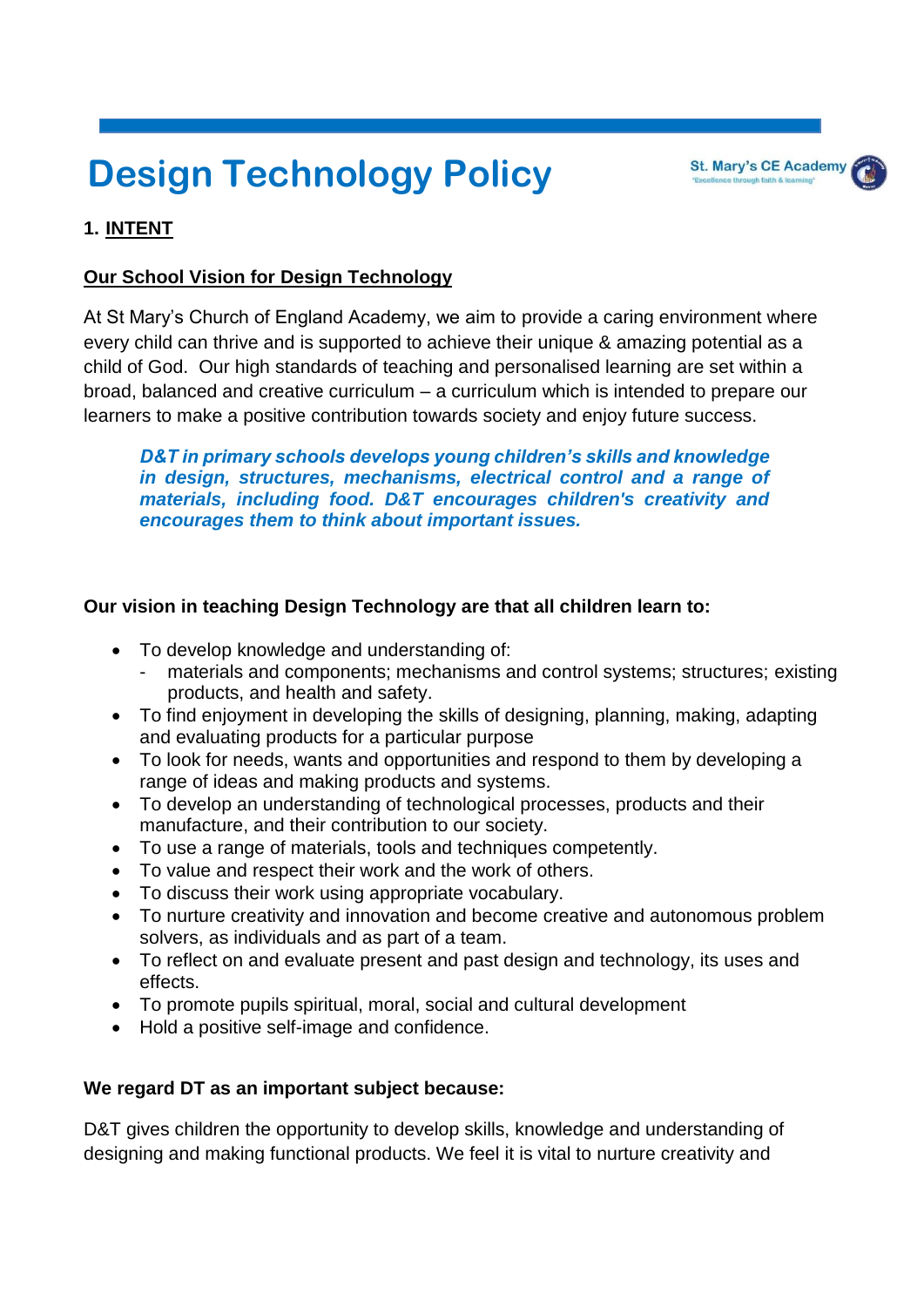innovation through design, and by exploring the designed and made world in which we all live and work.

Design and Technology education involves two important elements - learning about the designed and made world and how things work and learning to design and make functional products for particular purposes and users.

Children acquire and apply knowledge and understanding of materials and components, mechanisms and control systems, structures, existing products, quality and health and safety.

The skills learned in D&T also help with learning across the wider curriculum.

Knowledge about the properties of materials helps in science and the practice of measuring accurately helps in maths. These skills help in IT through the children's use of computer control and, naturally, in art and design.

Design and Technology education helps develop children's skills through collaborative working and problem-solving, and knowledge in design, materials, structures, mechanisms and electrical control. They are encouraged to be creative and innovative and are actively encouraged to think about important issues such as sustainability and enterprise.

There are three core activities children engage with in Design and Technology:

- 1. Activities which involve investigating and evaluating existing products
- 2. Focused tasks in which children develop particular aspects of knowledge and skills

3. Designing and making activities in which children design and make 'something' for 'somebody' for 'some purpose'

These three activities are combined in sequence to create a Design and Technology project.

#### *Why is primary D&T important?*

Design and Technology is about providing opportunities for children to develop their capability. By combining their design and making skills with knowledge and understanding they learn to create quality products.

D&T is often one of a child's favourite subjects. Children like making decisions for themselves and doing practical work. They love creating products they can see, touch – and even taste – for themselves. They feel proud to have done so.

D&T brings learning to life. It is a motivating context for discovering literacy, mathematics, science, art, PSHE and ICT. Primary Design and Technology also provides a firm basis for later learning in the subject and a platform for developing skills in literacy and numeracy.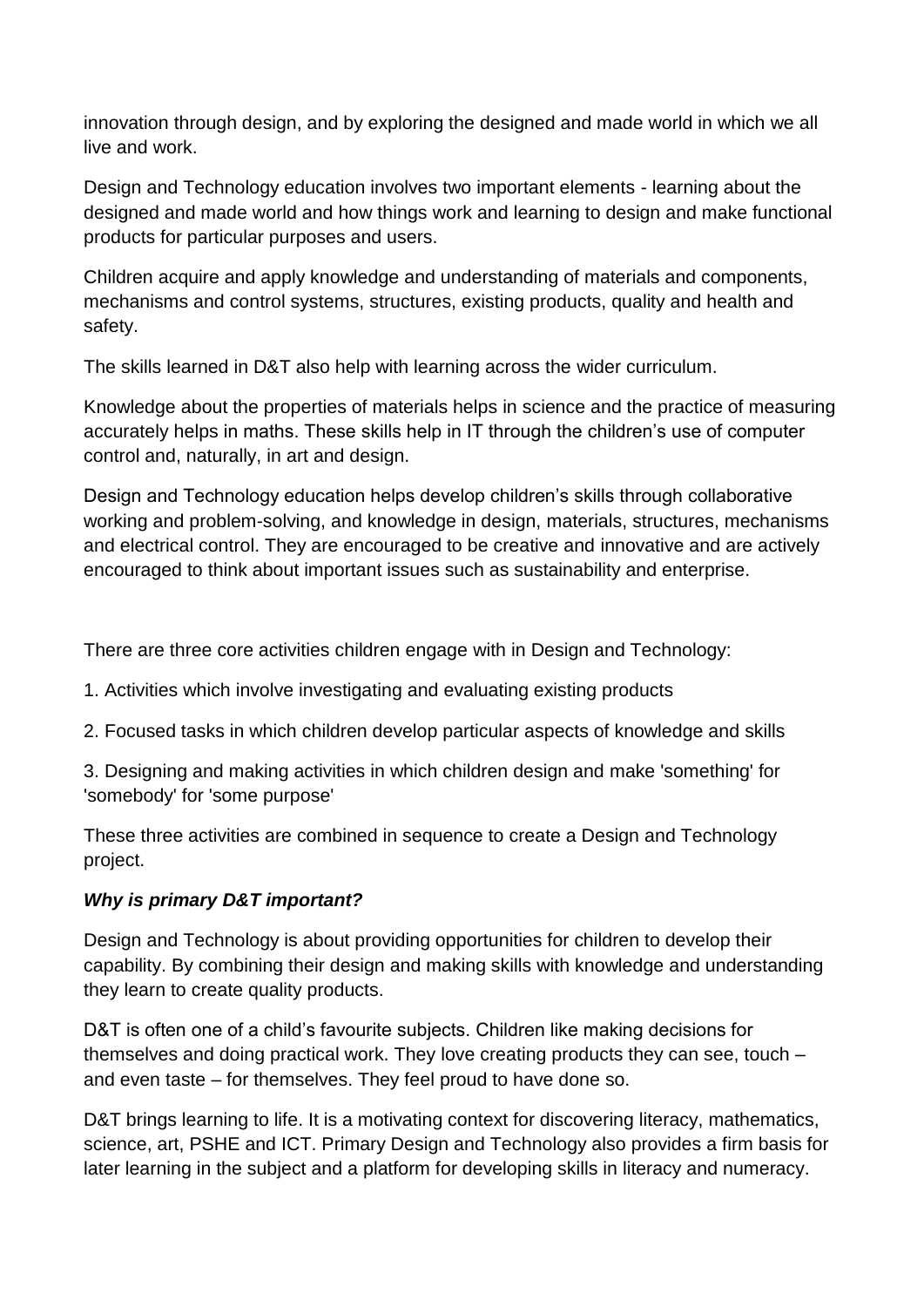#### **2. IMPLEMENTATION**

#### **Our Aims for Design Technology** - taken form the National Curriculum 2014.

The overarching aim for Design Technology in the National Curriculum is to promote and develop knowledge, skills and understanding through a range of practical tasks which will include the following in the different Key Stages:

**Foundation stage** pupils should be taught Design Technology skills in accordance with the EYFS framework. In addition to this, the school's **Design Technology progression document** clearly states what FS pupils should be taught.

The National Curriculum prescribes what **Key Stage 1** pupils should be taught. In addition to this, the school's **Design Technology progression document** clearly states what FS pupils should be taught.

The National Curriculum prescribes what **Key Stage 2** pupils should be taught. In addition to this, the school's **Design Technology progression document** clearly states what FS pupils should be taught.

#### **3. Planning and Teaching.**

#### *Progression:*

The **EYFS** provides an important foundation for the development of design and technology capability. It extends and broadens the child's home experience, enabling the child to explore a wide variety of materials: sand, water, construction kits, food, paper, wood, textiles, play dough, plasticine, reclaimed materials etc., and to develop skills with simple tools. Some of these experiences will be structured and the children will be encouraged to talk about their observations and ideas with the adults working with them.

In **Key Stage 1**, children will carry out more structured activities based around a curriculum theme. They will explore and develop skills in designing, making and evaluating a product. For example*: healthy diet, moving toys, making fairy tale porridge, making carts with axels, scenery and props for the school play*.

Children will also develop their technical knowledge in areas such as:

- designing a product for a specific purpose
- generating and communicating ideas
- cutting, shaping, joining, finishing (with support and independently)
- selecting appropriate tools and materials for their chosen design
- exploring and evaluating a range of existing products
- using simple mechanisms in their products
- testing and improving their product
- evaluating their finished product against a given criteria
- understanding where food comes from
- preparing food based upon a healthy and varied diet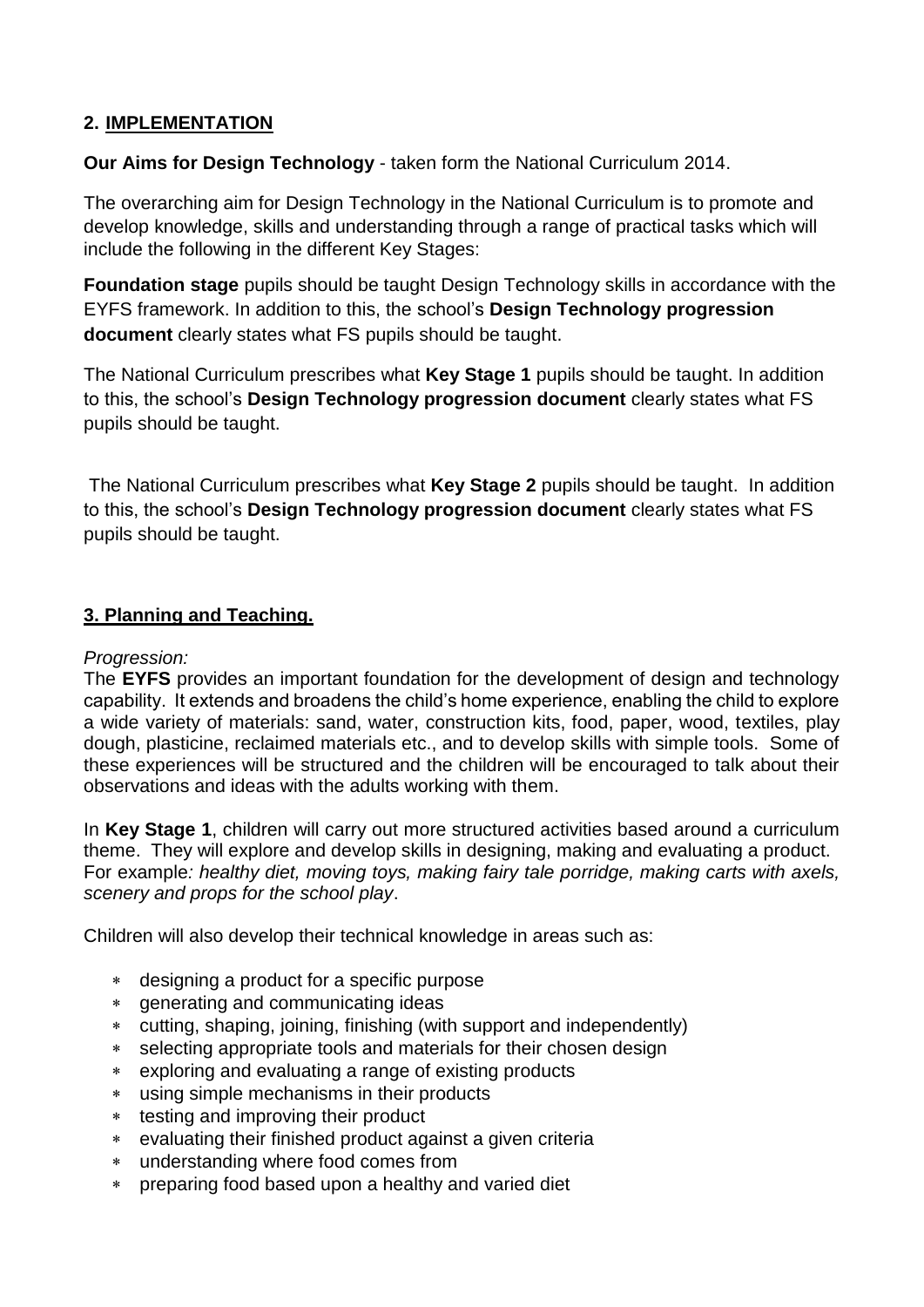In **Key Stage 2**, children will build upon their knowledge and skills developed in Key Stage 1. They will base their design ideas and products on a specific KS2 curriculum topic. For example: *making a healthy sandwich, Christmas stockings/calendars/cards, felt paper weights, Greek clay pots, Victorian recipes, nutrition and food provenance, lanterns, musical instruments (linked to science), making Caribbean food (linked to English and history), Saxon print making, jewellery and felting, designing leaflets, bread making, making fairgrounds with moving mechanisms and electronic components.* 

Children will also build upon and develop their technical knowledge in areas such as:

- researching and developing ideas based on a specific design criteria and audience
- generating and communicating ideas through sketches, diagrams, prototypes and ICT
- selecting *appropriate* tools and materials from a wide range
- cutting, shaping, joining and finishing *accurately*
- investigating and analysing a range of existing products
- improving and strengthening complex structures
- using more complex mechanisms such as pulleys, gears, cams, levers, linkages and electrical systems
- using computing programs to design, build, monitor and assess their product
- evaluating their product using a design criterion and using peer assessment to review and improve their product
- understanding how individuals and key events have shaped the world in relation to Design and Technology innovation
- understanding the importance of a healthy and varied diet for health and well-being
- preparing and cooking savoury food using a range of techniques
- understanding seasonality and food provenance

#### *Monitoring*:

Throughout the school, children's design and technology capability will be developed within the framework outlined in the current National Curriculum Programmes of Study. Work is planned and delivered within each specific year group and tailored to meet the needs of that particular cohort. Progression is monitored and evaluated within the year groups and throughout the key stages by individual teachers and the Design and Technology Coordinator.

#### **4. Learning environment**

Activities are organised at the teacher's discretion and according to the availability of materials. DT activities may be carried out individually, as a small or large group, or as a whole class activity.

Planning for Design Technology is provided for in medium and long-term plans.

#### **5. Assessment and recording**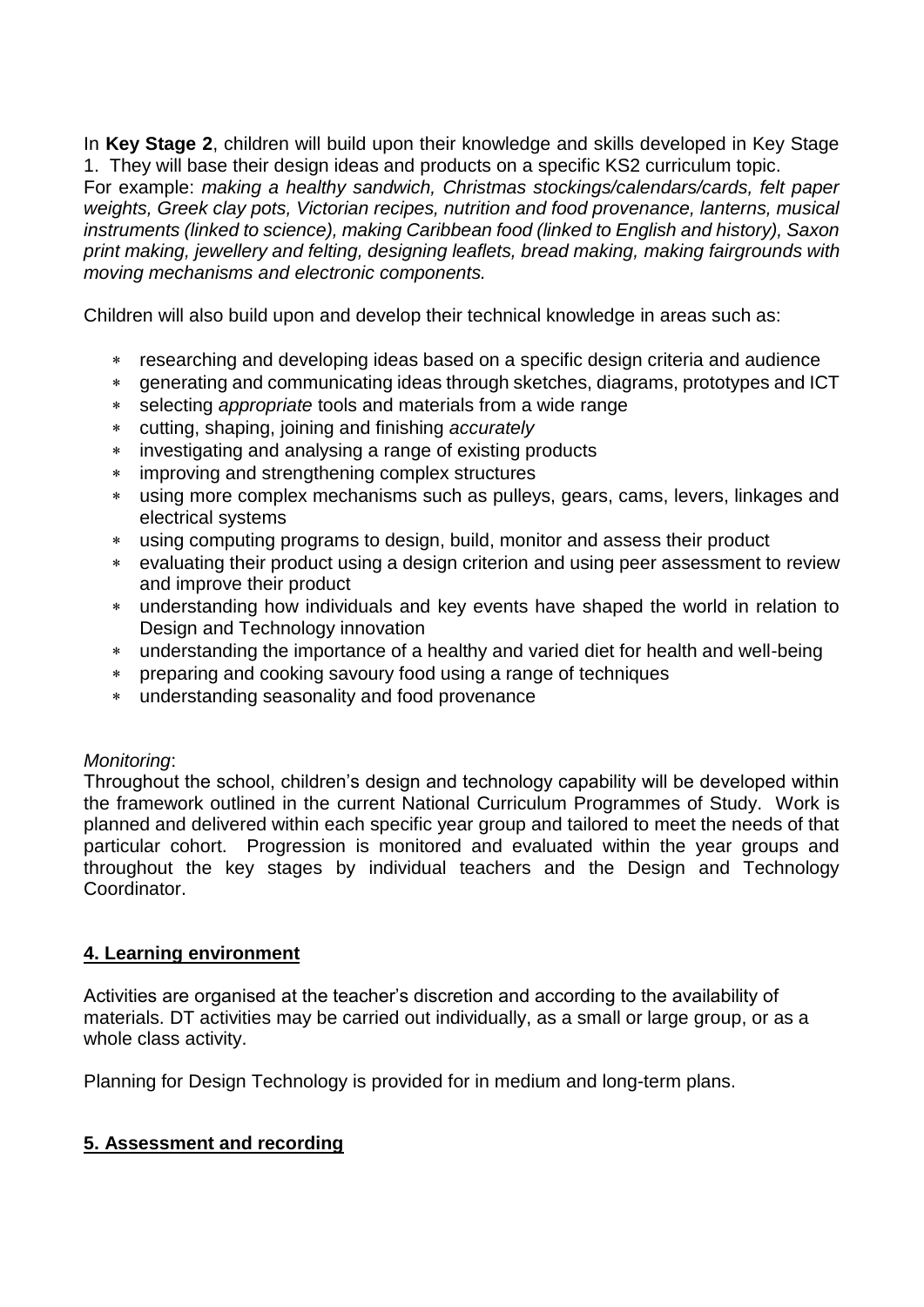Achievement, success and progression should be experienced by all children when learning and being taught Design and Technology. The teacher needs to be aware of the progress being made, difficulties being experienced, misconceptions addressed and expectations being met. Children should be supported at each stage of the Design and Technology curriculum in areas of: designing, making, evaluating and developing technical knowledge.

Assessment can take the form of: monitoring children's discussions; question and answer with individuals or groups; peer assessment by children in pairs, groups and to the class; marking

designs, idea development, finding evidence of creativity and problem-solving skills; and marking the aesthetic quality and functionality of the end product.

At the end of the academic year, the children will be assessed against the St. Mary's Academy attainment framework, in accordance with the school's assessment policy:

> '**WTS**' – Working towards the standard; '**WAS**' – Working at the standard *(end of year target)*; '**GDS**' – Working at greater depth within the standard*.*

#### **6. The subject leader**

The school's appointed subject leader will oversee the continuity of the subject and the progression of teaching and learning within annual and medium-term plans. They will monitor the quality of teaching and the standard of work produced. Evidence will be kept from year to year. The subject leader will offer support to colleagues and share their expertise and experience. They will encourage staff and pupils to be creative and advise teachers on teaching methods they may wish to explore.

The Design and Technology coordinator is responsible for:

- reviewing and updating St. Mary's policies relating to Design and Technology
- maintaining centrally stored tools and materials
- monitoring standards of achievement and progression
- reviewing and updating the electronic portfolio of evidence
- the coordination of assessment of Design and Technology
- assisting and advising in the teaching of Design and Technology across the school
- liaising with Design and Technology coordinators across DSAT
- promoting and raising the profile of Design and Technology throughout the school.

#### **7. Resources**

Each classroom has basic DT resources maintained by the individual teachers.

Further resources are available from the school resources room and the ordering of resources for tasks in each class is the responsibility of the class teacher for the particular skills and projects they wish to develop in advance of the tasks.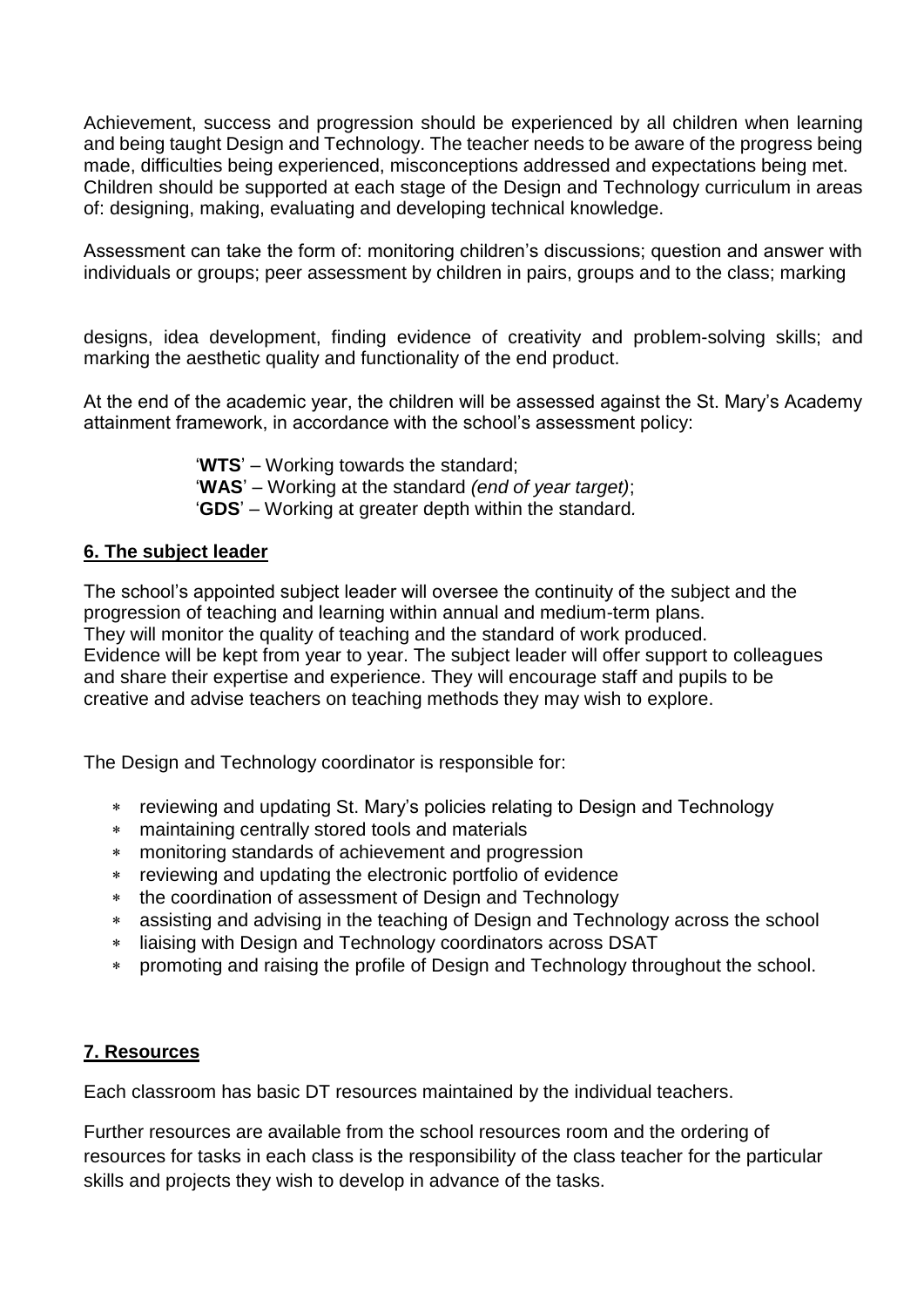#### **8. Displays**

The school promotes the displaying of Design Technology learning in classrooms and corridors. This demonstrate the different techniques and stages involved in the design and make processes, it can influence how children feel about their environment, convey standards and promote high expectations.

We use displays to celebrate achievement and support teaching and learning, communicate ideas, stimulate interest, reflect the ethos of the school and respond to the children's interests.

#### **9. Health and Safety**

Safety is of paramount importance in Design and Technology. It is the teacher's responsibility to be aware of safety issues in all Design and Technology activities by:

- Providing a safe working area (furniture, materials storage, tool maintenance)
- Teaching and implementing safety rules and good practice, including hygiene
- Ensuring the safe and correct usage of tools and materials
- Ensuring working areas are kept clean and tidy
- Considering storage of partially completed work
- Ensuring the correct disposal of waste

The teacher is responsible for ensuring that children are adequately supervised when using tools and that other adults working in the classroom understand safety rules and maintain rigorous safety standards.

Safety rules and safety issues should be taught to *all children* within each Design and Technology unit of work.

#### **10. Equal opportunities**

Equal opportunities are addressed in the whole school Equality Policy and care is taken in DT lessons to ensure all pupils are provided opportunities to experience the range of activities on offer.

All children should have the opportunity to work with a range of materials, tools and techniques, regardless of ability. Specific tasks should be differentiated, as and when necessary, to meet individual needs.

Staff should be aware of and sensitive to medical conditions (e.g. allergies) and different beliefs and practices within the school and local community which might affect their work with food, materials or design.